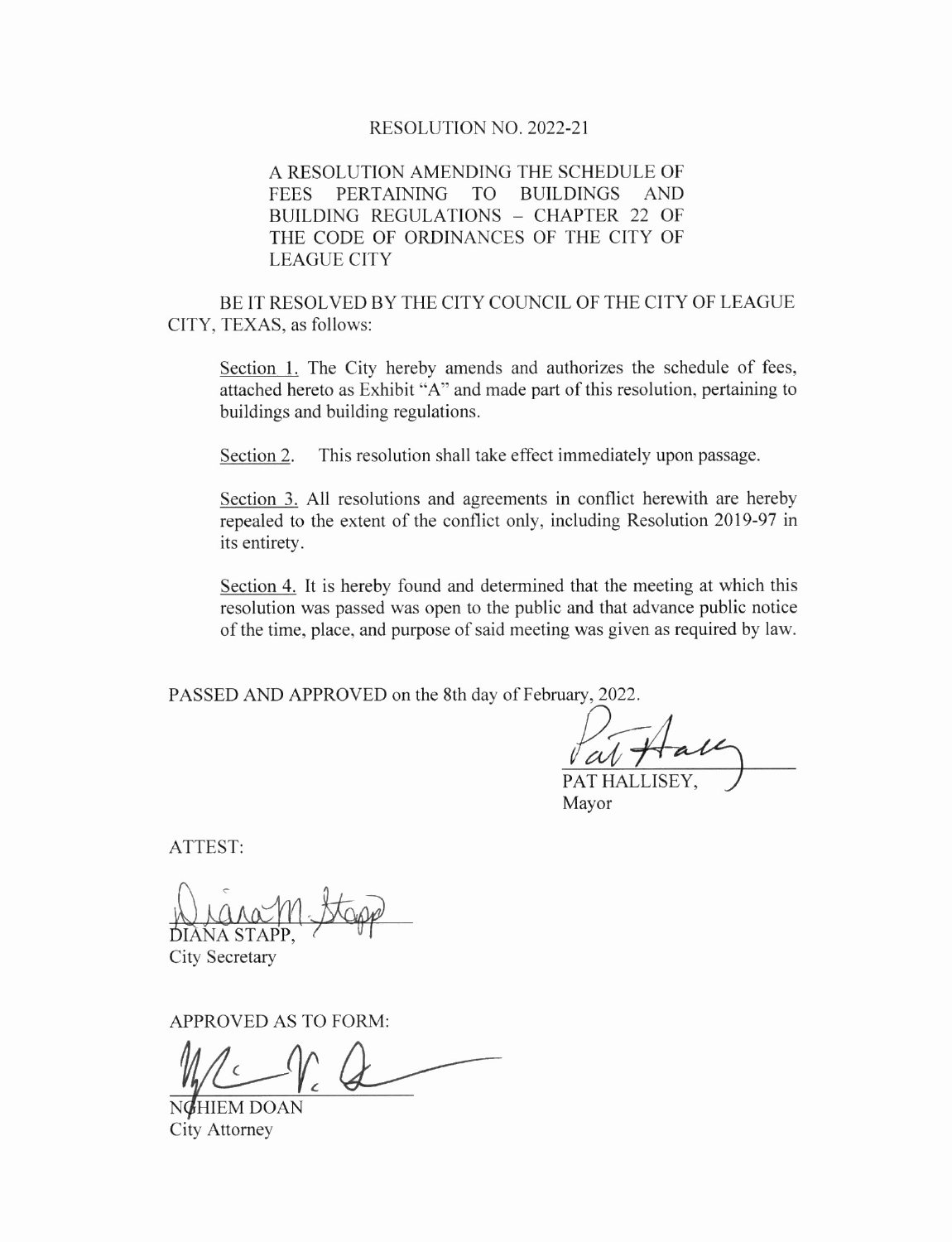# EXHIBIT A: Permit Fee Schedule

### Residential

| Residential Building Permit-New Single<br><b>Family Residence</b> |                   | \$0.40/sqft                                        |  |                           |          |                                |
|-------------------------------------------------------------------|-------------------|----------------------------------------------------|--|---------------------------|----------|--------------------------------|
| Residential Plan Review -                                         |                   | \$0.20/sqft                                        |  | <b>Electrical Permit</b>  |          |                                |
| <b>New Single Family Residence</b>                                |                   |                                                    |  | <b>Base Fee</b>           |          | 550.00                         |
| Outdoor Structures/Patio Covers/Accessory Structures              |                   | \$0.75/sqft; minimum of \$150.00                   |  | Meter Loop                |          | \$10.00/ea                     |
| "fee is per structure                                             |                   |                                                    |  | Circuit                   |          | \$10.00/ea                     |
| Fences 7ft and over/Decks                                         |                   | \$100.00                                           |  | T-Pole                    |          | \$25.00/ea                     |
| Remodel/Repairs                                                   |                   | \$150.00                                           |  | Temporary Cut-In (TCI)    |          | \$25.00/ea                     |
| Generator                                                         |                   | \$300.00                                           |  | Transformer (per KVA)     |          | \$5.00/ea                      |
| <b>Solar Panels</b>                                               |                   | \$300.00                                           |  | <b>Plumbing Permit</b>    |          |                                |
| Roof/Window/Exterior Doors/Garage Doors                           |                   | \$150.00                                           |  | <b>Base Fee</b>           |          | \$50.00                        |
| Siding                                                            |                   | \$150.00                                           |  | Fixtures                  |          | 55.00/ea                       |
| Boathouse/Bulkhead                                                |                   | \$300.00                                           |  | <b>Water Line</b>         |          | \$10.00/ea                     |
| Driveway/Flatwork                                                 |                   | \$150.00                                           |  | Sewer Line                |          | \$25.00/ea                     |
| Foundation repair                                                 |                   | \$150.00                                           |  | <b>Backflow Preventer</b> |          | \$25.00/ea                     |
| Area Drain                                                        |                   | \$50.00                                            |  | <b>Gas Permit</b>         |          |                                |
| Grade/Fill                                                        |                   | \$50.00                                            |  | <b>Base Fee</b>           |          | \$50.00                        |
| Culvert                                                           |                   | \$50.00                                            |  | Fixtures                  |          | \$5.00/ea                      |
| Demolition                                                        |                   | \$250.00                                           |  | <b>Mechanical Permit</b>  |          |                                |
| Swimming Pool                                                     |                   | \$600.00                                           |  | Base Fee (per unit)       |          | \$50.00                        |
| Mobile Home/Construction Trailer                                  |                   | \$300.00                                           |  | Units over 5 tons         |          | \$10.00 per ton over 51        |
| <b>Contractor Registration</b>                                    | \$150.00/annually |                                                    |  | <b>Irrigation Permit</b>  |          |                                |
| <b>Business Occupancy Registration</b>                            | \$100.00          |                                                    |  | Residential               | \$100.00 |                                |
|                                                                   |                   |                                                    |  | <b>Commercial</b>         |          | \$100.00 plus \$25.00 per zone |
| <b>Food Truck</b>                                                 |                   | \$100.00                                           |  | <b>Sign Permit</b>        |          |                                |
| Re-Inspection Fee*                                                |                   | \$100.00 first re-inspection                       |  | Permanent                 |          | 5100.00/each sign              |
|                                                                   |                   | \$300.00 second re-inspection for same failure     |  | Temporary                 |          | \$50.00/each sign              |
|                                                                   |                   | \$500.00 third (and each thereafter) re-inspection |  |                           |          |                                |
|                                                                   |                   | for same failure                                   |  |                           |          |                                |
| After Hours/Same Day Inspection                                   |                   | \$50.00 per hour, 2-hour minimum                   |  |                           |          |                                |
| (Emergency utility reconnect only.)                               |                   | Due in advance.                                    |  |                           |          |                                |
|                                                                   |                   |                                                    |  |                           |          |                                |
| Working Without Permit Fee                                        |                   | Double the cost of the regular permit fees         |  |                           |          |                                |
| Residential Multiple Plan Reviews                                 |                   | 50% of the permit fee                              |  |                           |          |                                |
| *to be charged on each review after the<br>2nd review             |                   |                                                    |  |                           |          |                                |

# **Electrical Permit**

| <b>Base Fee</b>        | 550.00     |
|------------------------|------------|
| Meter Loop             | \$10.00/ea |
| Circuit                | \$10.00/ea |
| T-Pole                 | \$25.00/ea |
| Temporary Cut-In (TCI) | \$25.00/ea |
| Transformer (per KVA)  | \$5.00/ea  |

| <b>Base Fee</b>    | \$50.00    |
|--------------------|------------|
| Fixtures           | 55.00/ea   |
| <b>Water Line</b>  | \$10.00/ea |
| Sewer Line         | \$25.00/ea |
| Backflow Preventer | \$25.00/ea |

### Gas Permit

| <b>Base Fee</b> | 50.00     |
|-----------------|-----------|
| Fixtures        | \$5.00/ea |

| <b>Base Fee (per unit)</b> | 0.00                    |  |
|----------------------------|-------------------------|--|
| Units over 5 tons          | \$10.00 per ton over 5T |  |

| \$100.00                       |
|--------------------------------|
| \$100.00 plus \$25.00 per zone |
|                                |

## Sign Permit

| Permanent | \$100.00/each sign |
|-----------|--------------------|
| Temporary | \$50.00/each sign  |